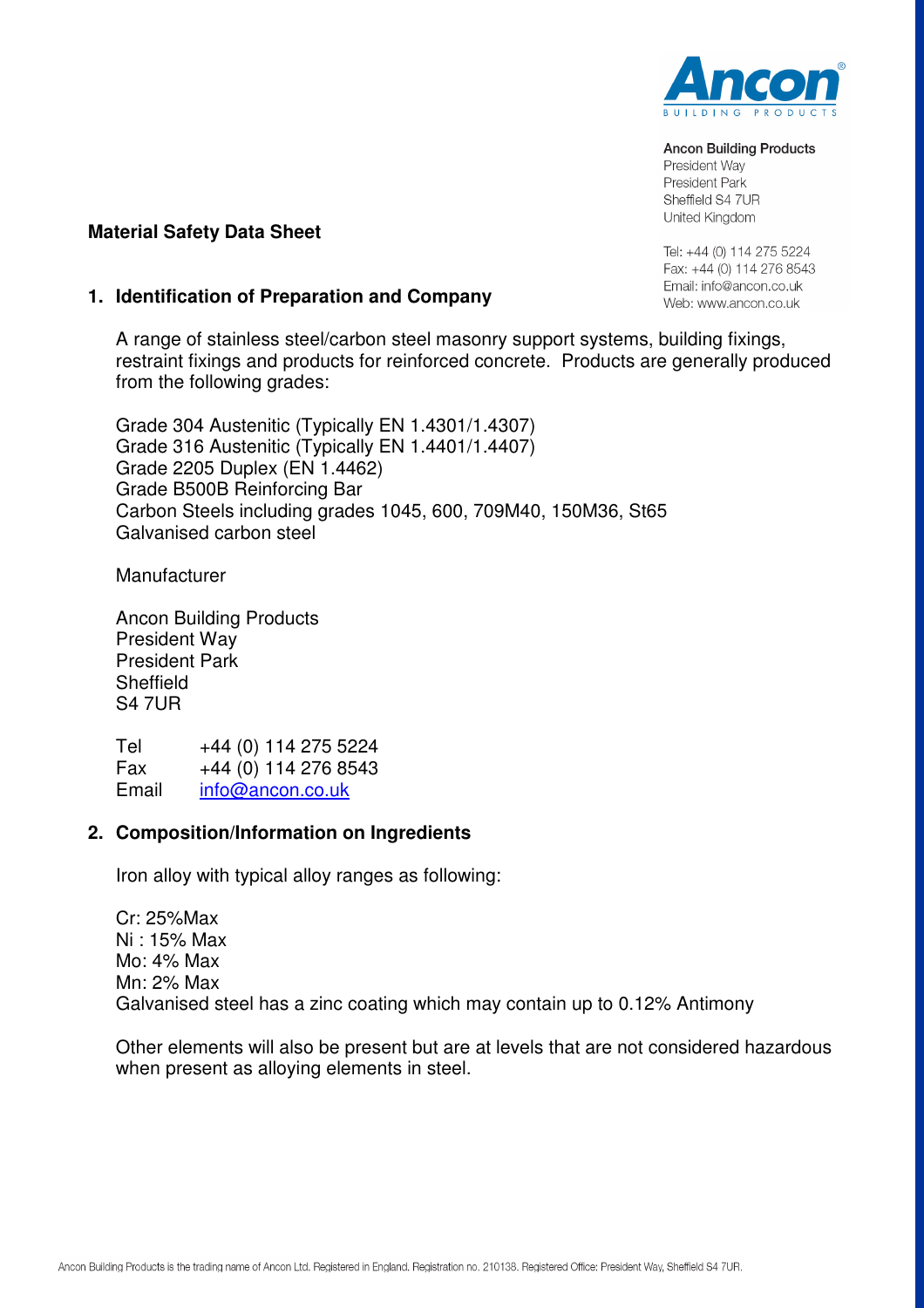# **3. Hazard Classification of Products**

There are no hazards to man or environment in the form supplied.

When subjected to elevated temperatures, e.g. during welding or flame cutting, fumes are produced that contain a mix of gases and metal oxides, that can lead to a flu like condition known as 'metal fume fever' and in the case of stainless steels can lead to sensitisation and occupational asthma. Precautions should be taken in the form of fume extraction and/or respiratory protection in such cases.

When zinc is heated it may emit toxic and irritant fumes which can also cause metal fume fever.

Gloves should be worn when handling to prevent possible lacerations from sharp edges. Repeated skin contact with zinc may lead to skin problems.

### **4. First Aid Measures**

Inhalation – not applicable in solid form. Remove from source of any fume or grinding dust. Seek medical attention.

Skin and eye contact – in the event of physical injury to the eyes or skin seek appropriate medical attention.

Ingestion – not applicable in solid form.

#### **5. Fire Fighting Measures**

Stainless steels/steels are not combustible.

### **6. Accidental Release Measures**

Not applicable.

## **7. Handling and Storage**

There are no special measures for handling these products. Normal precautions should be taken to prevent physical injury from handling heavy products and products with sharp edges. Care should be taken when releasing banding around bundles/pallets of product – a safe system with appropriate PPE (gloves, eye protection) should be adopted.

### **8. Exposure Controls/Personal Protection**

There are no occupational exposure limits for stainless steel/steel. Wear suitable PPE such as gloves and eye protection when handling the product. Refer to manual handling guidelines when handling.

If the products are welded or heated then appropriate measures should be taken on suitable exposure controls from fume and its constituents. Workplace exposure limits should be referred to.